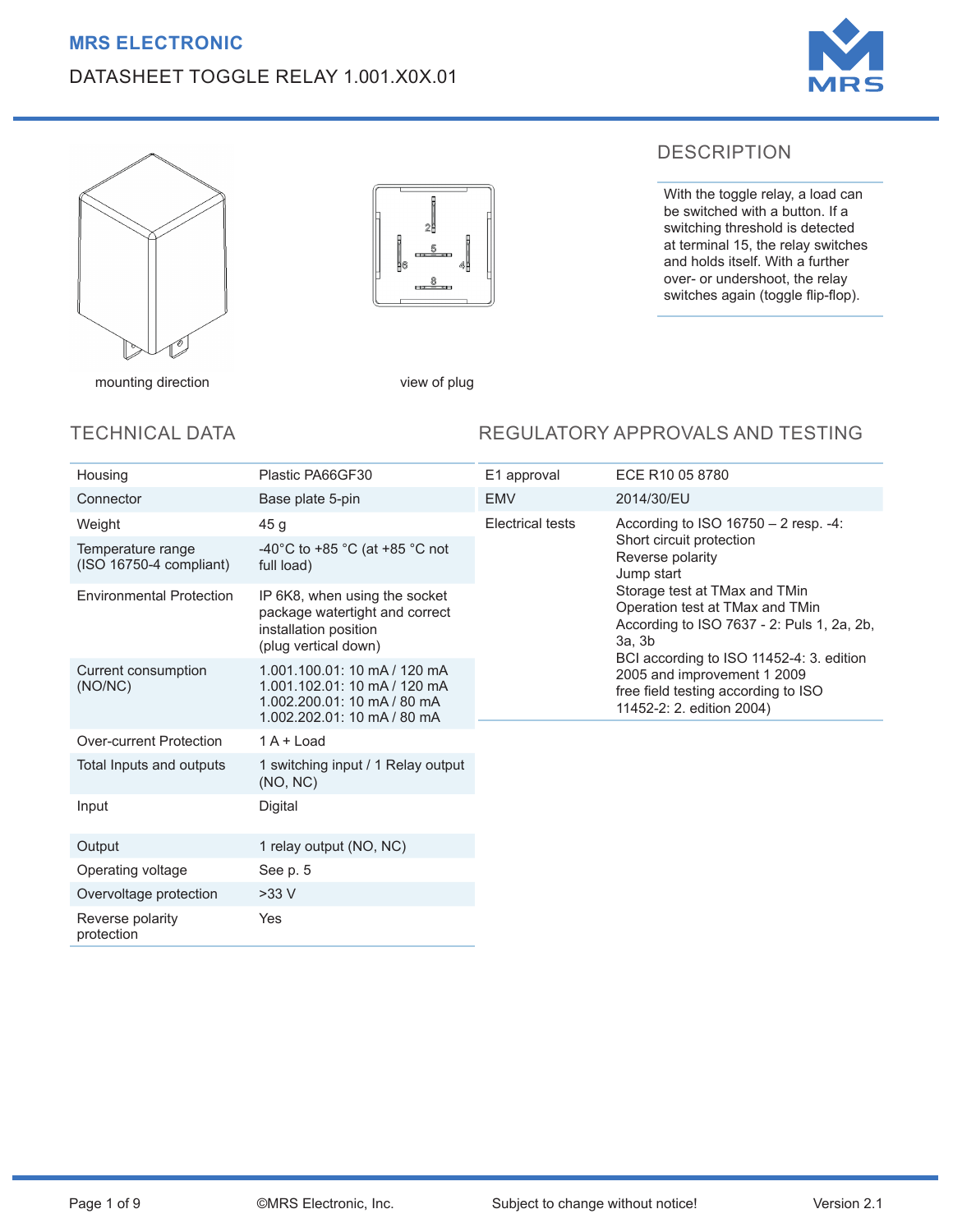

# PIN ASSIGNMENT POWER SUPPLY AND INTERFACES

| Pin | <b>Description</b>         | Pin     | <b>Description</b>        |
|-----|----------------------------|---------|---------------------------|
|     | switching input/contact 15 | $\circ$ | Relay output NC           |
|     |                            | b       | Supply voltage/contact 30 |
|     | GND                        |         | Relay output NC           |



Pin assignment, bottom view

# CONNECTION DIAGRAM

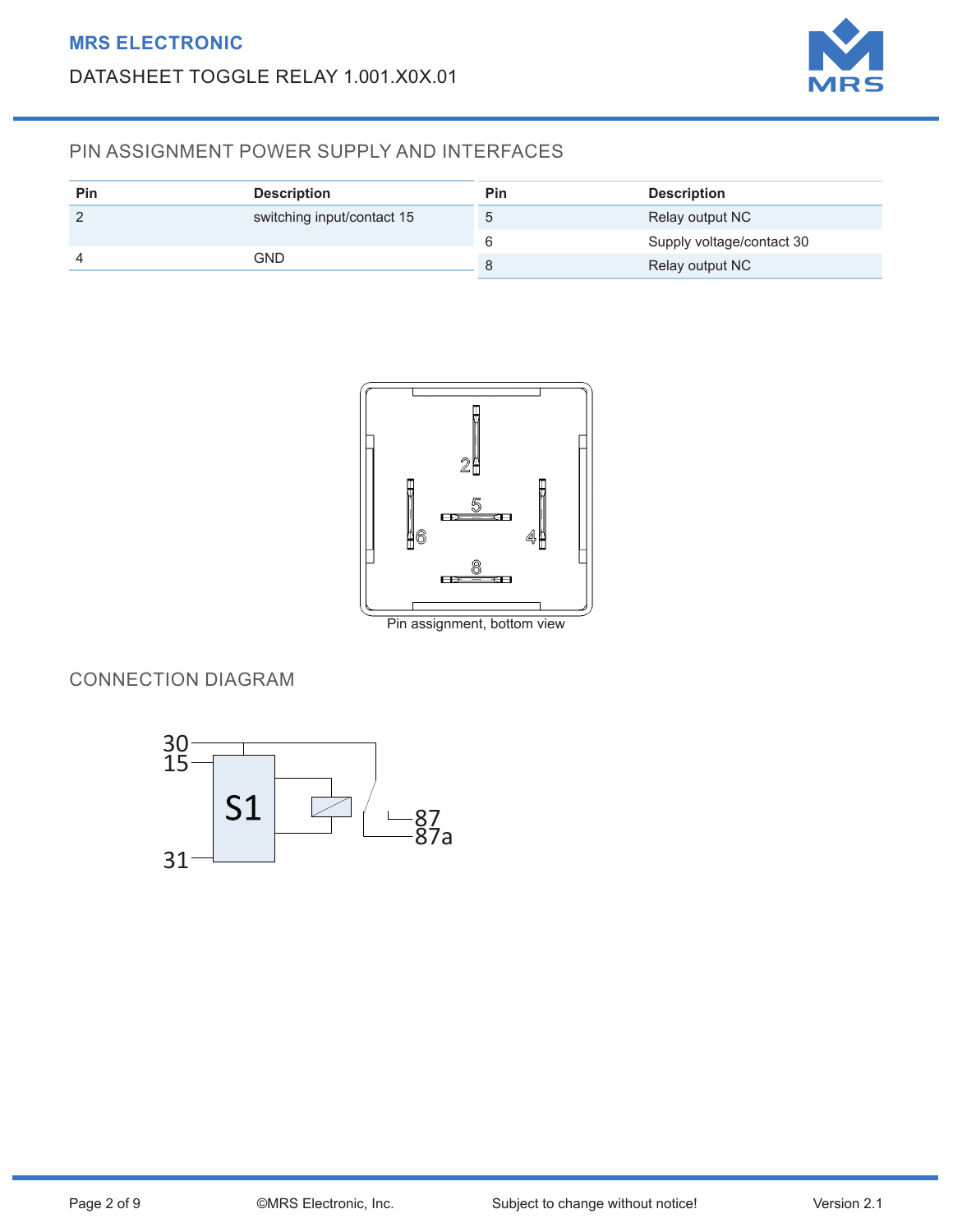

#### PIN FEATURE MAP



## BLOCK FUNCTION DIAGRAM

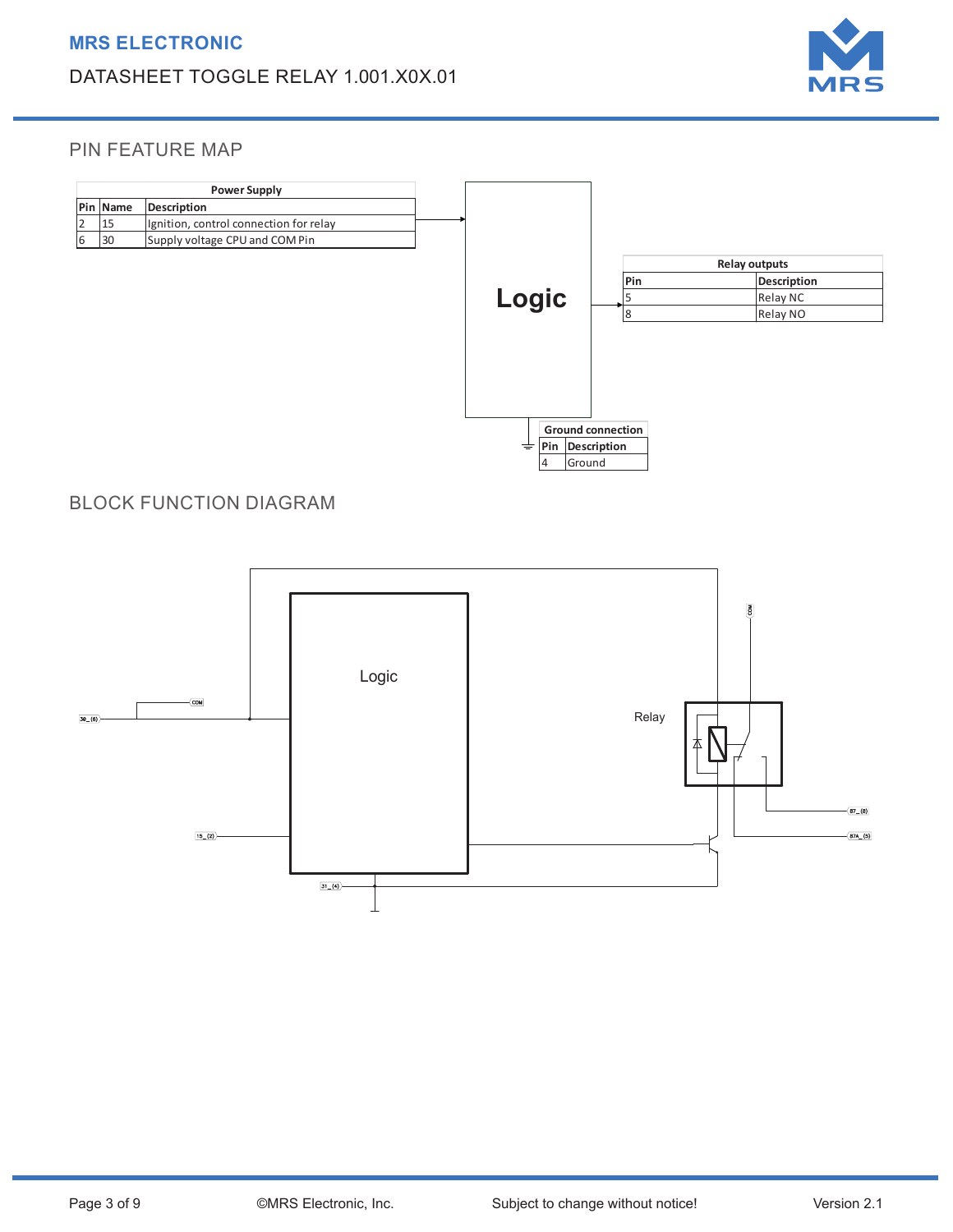# **MRS ELECTRONIC**

# DATASHEET TOGGLE RELAY 1.001.X0X.01



TECHNICAL DRAWING IN MM [INCH]

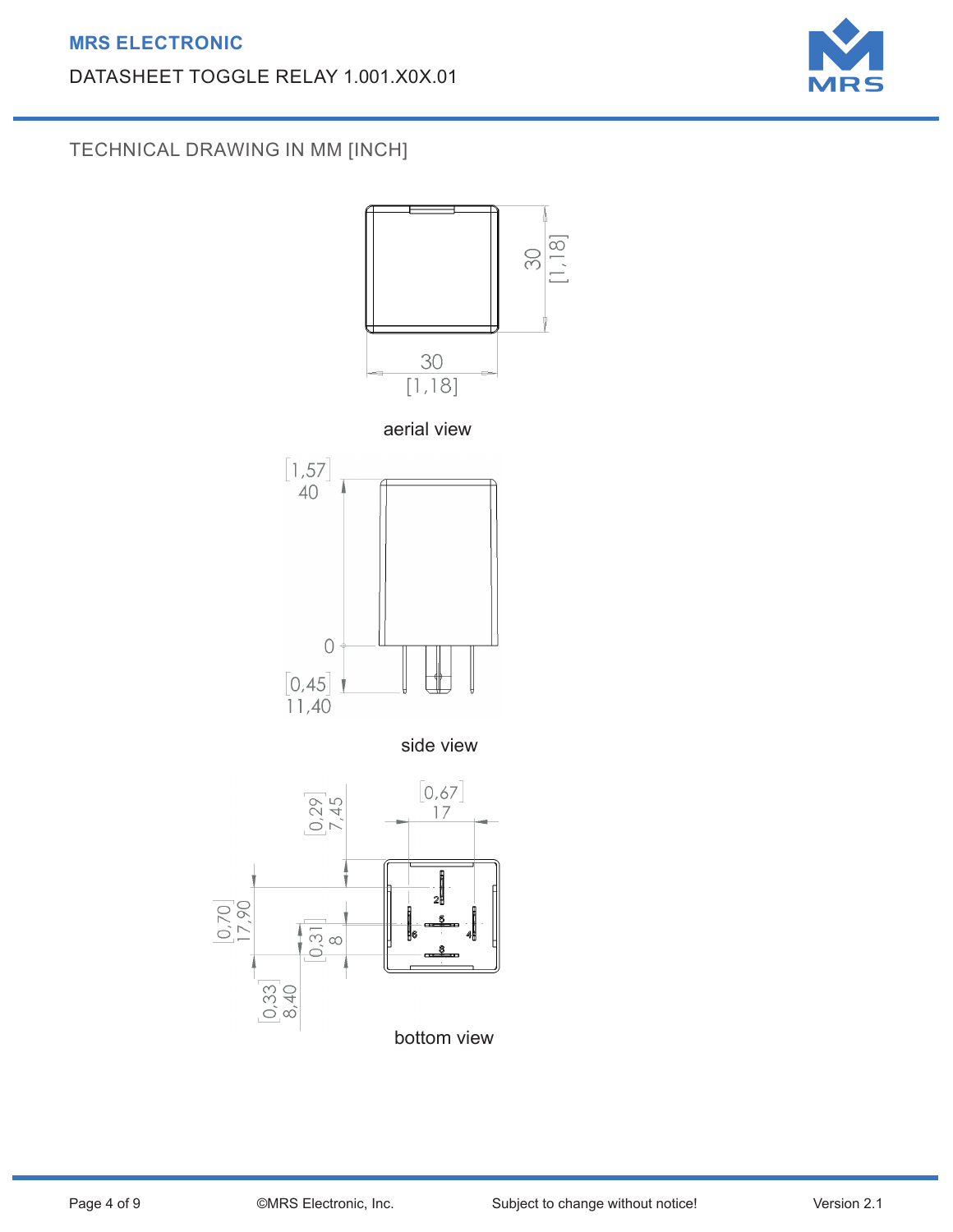

# ASSEMBLY OPTIONS AND ORDER INFORMATION TOGGLE RELAYS

| Order no.    | <b>Supply</b><br>voltage | Supply logic<br>circuit /<br>relay | <b>Switching</b><br>threshold<br>digital input    | Min. pulse width<br>switching input            | Pin assignment of<br>outputs | Max. output load<br>at $+85^{\circ}$ C | <b>Operating</b><br>voltage range | <b>Features</b>                        |
|--------------|--------------------------|------------------------------------|---------------------------------------------------|------------------------------------------------|------------------------------|----------------------------------------|-----------------------------------|----------------------------------------|
|              |                          | Pin                                | Pin <sub>2</sub><br>± 0.3 V <sup>1</sup><br>LH/HL | Pin 2<br>$\pm 0.5$ mS <sup>1</sup><br>high/low | Relay outputs                | Relay outputs<br>$3s$ NO/ $3s$ NC      |                                   |                                        |
| 1.001.100.01 | 12 V                     | 6/6                                | 7.5/7.5                                           | $5.5$ mS $/ 6.5$ mS                            | 5,8                          | 20A NC/20 A NO                         | $9-16$ V                          | KL15 positive-<br>switching (see P. 6) |
| 1.001.102.01 | 12 V                     | 6/6                                | 2.6/2.6                                           | 6.5 mS $/$ 4.5 mS                              | 5,8                          | 20 A NC/20 A NO                        | $9-16V$                           | KL15 ground-<br>switching (see P. 6)   |
| 1.001.200.01 | 24 V                     | 6/6                                | 7.2/7.2                                           | $5.5 \,\mathrm{mS}$ / $5.5 \,\mathrm{mS}$      | 5,8                          | 15 A NC/15 A NO                        | 14-32 V                           | KL15 positive-<br>switching (see P. 6) |
| 1.001.202.01 | 24 V                     | 6/6                                | 3.0/3.0                                           | 6.0 mS $/$ 4.5 mS                              | 5,8                          | 15 A NC/15 A NO                        | 14-32 V                           | KL15 ground-<br>switching (see P. 6)   |

<sup>1</sup> If supply voltage according to column 2 is present (relay tension voltage)

## FUNCTIONAL DESCRIPTION TOGGLE RELAYS

With the toggle relay, a load can be switched with a button. If a switching threshold is detected at terminal 15, the relay switches and holds itself. With a further over- or undershoot, the relay switches again (toggle flip-flop).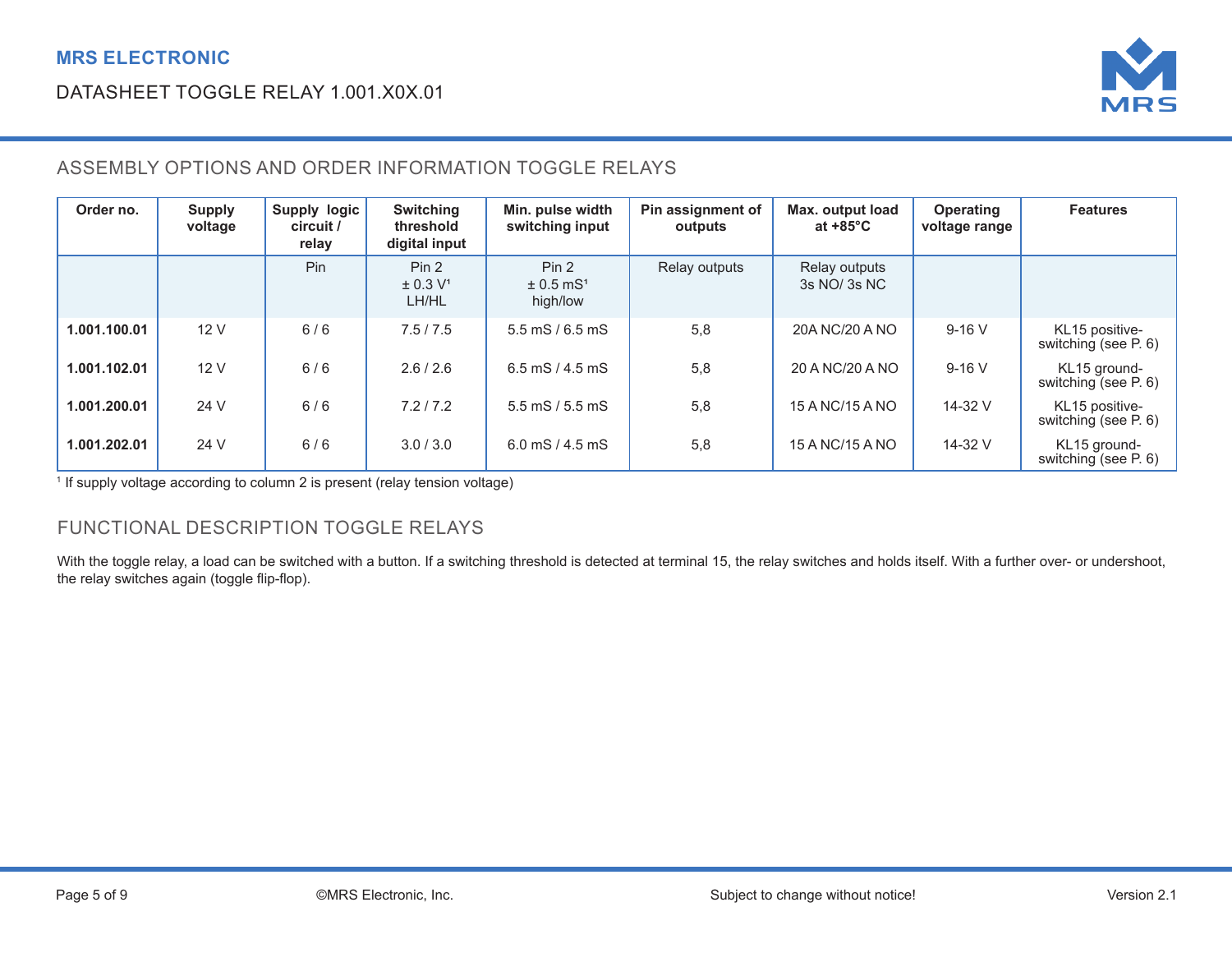

FUNCTION DIAGRAM

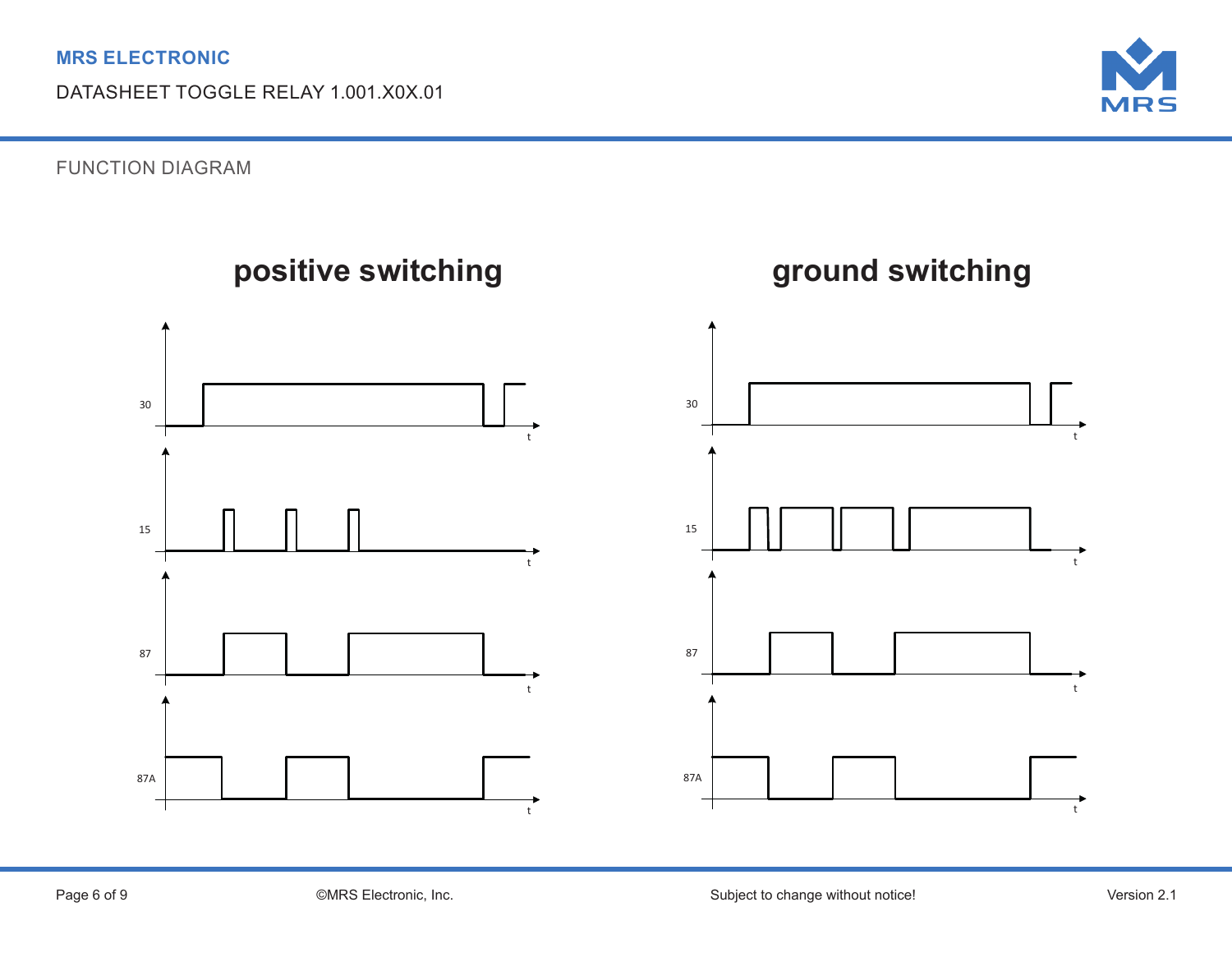

## ACCESSORIES

| <b>Description</b>                            | Order number |
|-----------------------------------------------|--------------|
| Socket package watertight 30x30x40            | 114265       |
| Socket                                        | 1.017.002.00 |
| Tab receptacle 6.3 mm/1.5-2.5 mm <sup>2</sup> | 103064       |



The picture might be slighty different to the original!

MANUFACTURER

MRS Electronic, Inc. 6680 Poe Avenue Suite 100 Dayton OH, 45414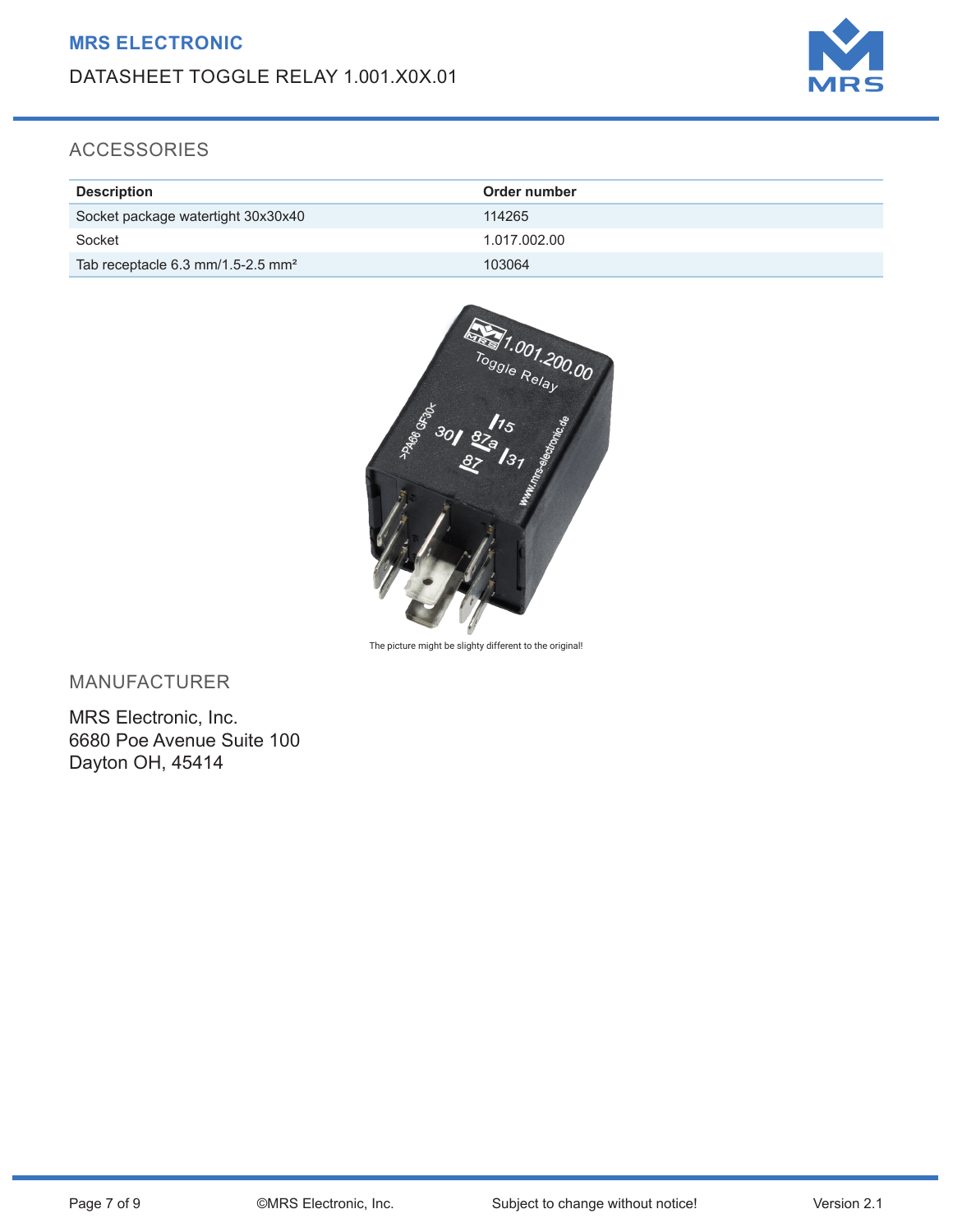

RL

RL

RL

## NOTES ON WIRING AND CABLE ROUTING

The module must be protected with a suitable fuse against overcurrent.<br>-



Relay outputs may only be switched to ground.